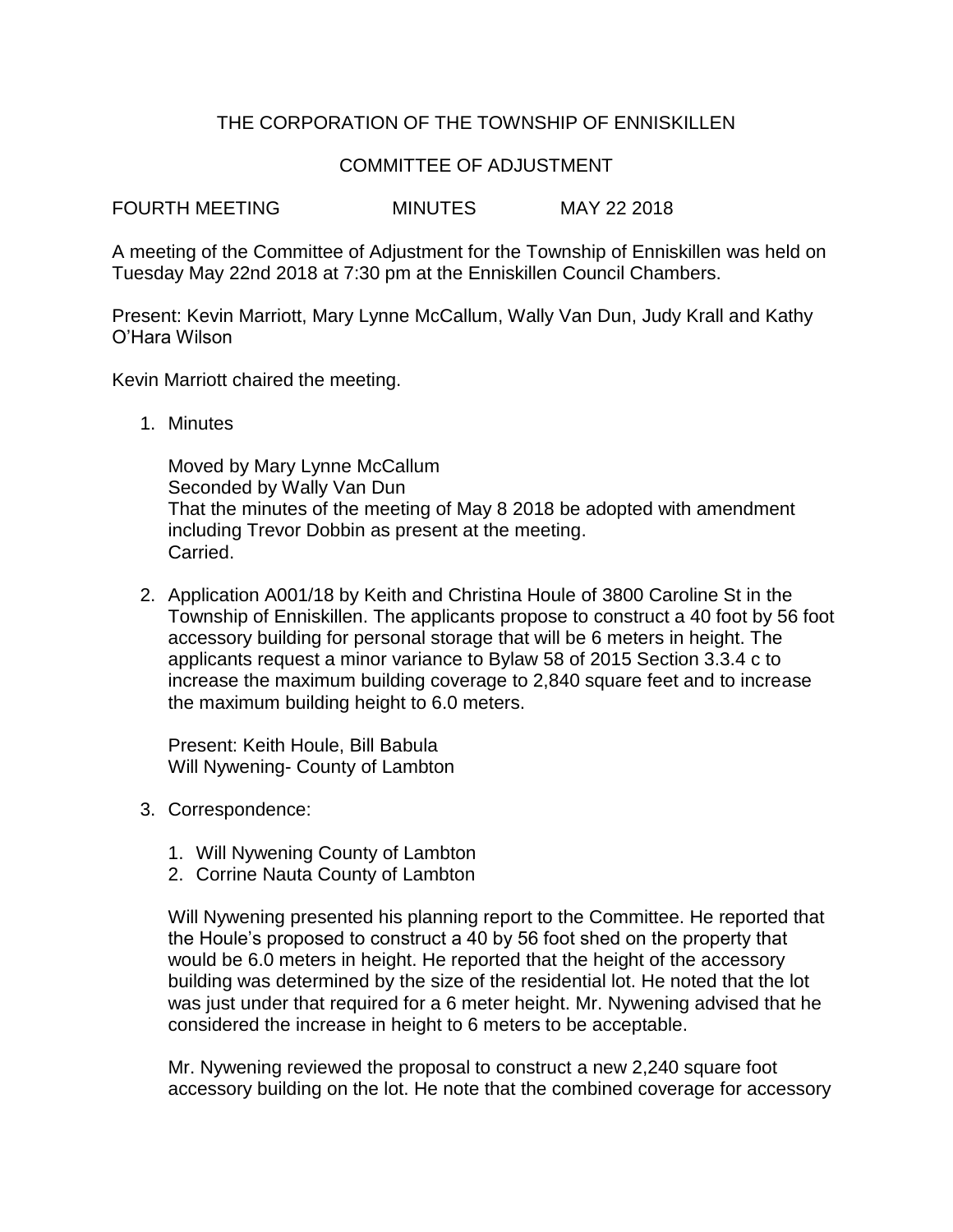buildings was limited to 1,800 feet. With the inclusion of the proposed building the accessory building coverage would exceed 2,950 square feet. Mr. Nywening reviewed the existing lots of Caroline Street and came to the conclusion that the proposal was too large for the area. He also concluded that the accessory building would dominate the view of the house to the west of Mr. Houle.

Mr. Nywening noted that the Committee needed to consider that the building could in the future be used for an inappropriate use.

Mr. Nywening recommended to the Committee that the application be approved subject to a reduction in the proposed building size to 1,800 square feet that the proposed building be moved to within 70 feet of the northerly lot line.

Mr. Nywening reported that the building department had noted that the septic system was adequate for the property. The department had requested that a 5 meter setback be maintained from the septic system and that during construction the area was not damaged by the construction process.

Mr. Houle reported that moving the building to within 70 feet of the rear lot line would require the removal of the trees at the north end of his lot. He reported that flooding caused by the reconstruction of the house to the west of his lot had led to the removal of a number of trees in his rear yard.

Mr. Houle indicated that he had agreed with Rick Smith to the west to plant trees on the property boundary.

Mr. Houle indicated that a driveway would be constructed west of the house leading to the rear of his lot.

Mr. Houle reported that he had 8 vehicles, three trailers and a ditch witch. He reported that he wanted to able to house all his equipment on his property. Roll up doors were to be constructed on the building facing the south.

Wally Van Dun noted that the proposed building was similar to others on the street. He noted that there was merit in having a structure to house all of Mr. Houle's vehicles and equipment.

Moved by Wally Van Dun Seconded by Judy Krall

That application A001/18 be approved as submitted:

- 1. increasing the proposed accessory building height to 6.0 meters,
- 2. that the accessory building coverage for the lot be increased to 2,950 square feet to permit the construction of a 40 foot by 56 foot accessory building. Carried.